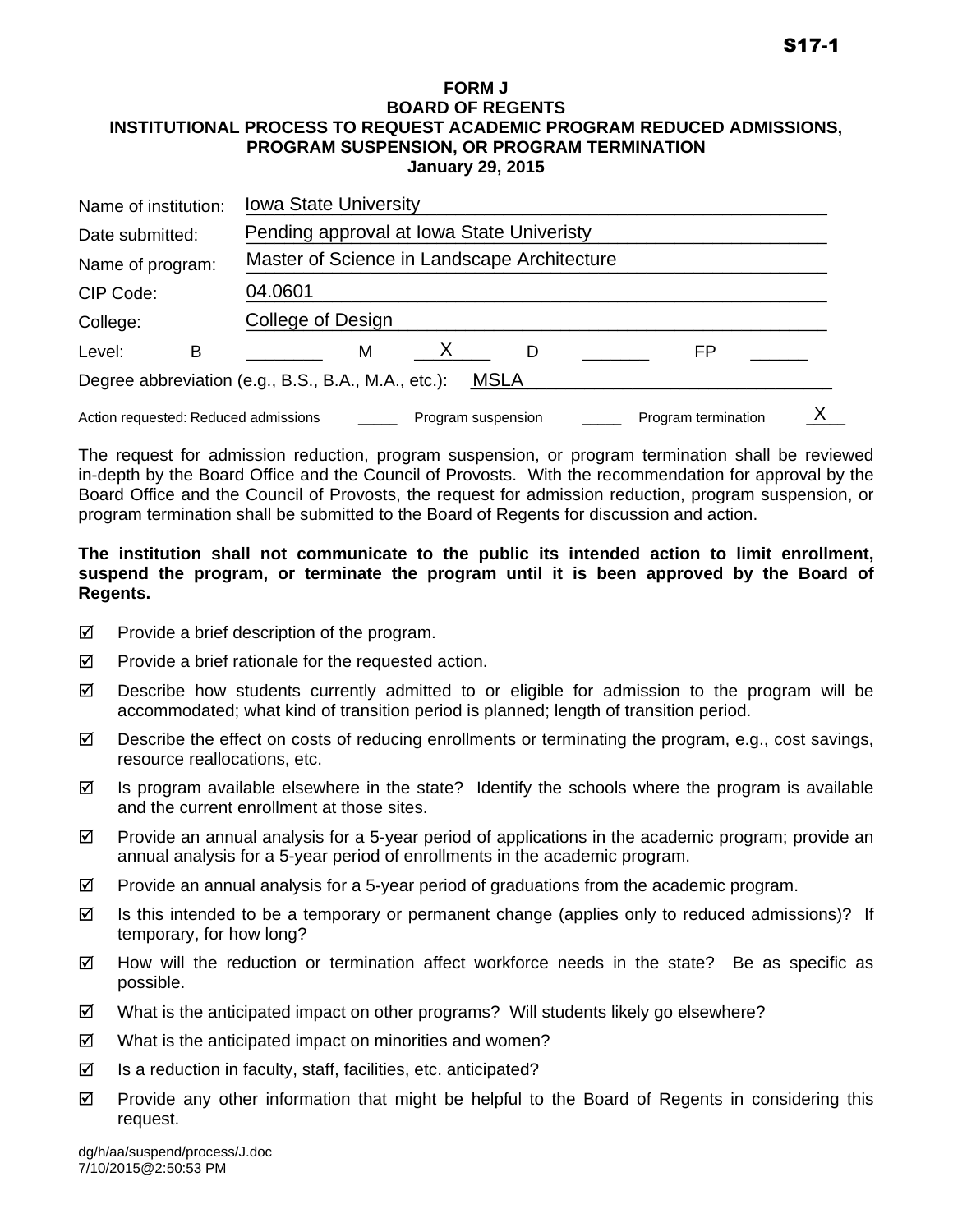#### **Provide a brief description of the program.**

The Department of Landscape Architecture currently has two master degree programs: a Masters in Landscape Architecture (MLA) degree and a Masters in Science in Landscape Architecture (MSLA). The MSLA is a post-professional degree in landscape architecture, meaning that it is primarily provided for students who have a pre-existing professional degree (BLA, BArch, MArch) who are interested in completing a research-based masters in landscape architecture. It requires 36 credits of coursework and thesis work.

#### **Provide a brief rationale for the requested action.**

We are proposing to discontinue only the MSLA degree due to the lack of interest and enrollment. Expected interest from international students has been less than expected, as these students appear to desire an accredited and coursework based degree rather than a research-based degree. We also expected the program to appeal to local Iowa professionals who already had an accredited degree (usually a BLA from our undergraduate program) as an option for part-time or continuing graduate study while working in the Des Moines area. Although we've fielded a number of inquiries of this sort, few have matriculated. Changes in the economy may account for this, as landscape architecture tends to be driven by the economy.

# **Describe how students currently admitted to or eligible for admission to the program will be accommodated; what kind of transition period is planned; length of transition period.**

There are no currently admitted students, nor are we recruiting students to this program.

#### **Describe the effect on costs of reducing enrollments or terminating the program, e.g., cost savings, resource reallocations, etc.**

There are no cost increases, decreases, or allocation changes because the degree existed in combination with the MLA degree. Any students interested in taking the MSLA degree would be directed to take the MLA degree.

#### **Is program available elsewhere in the state? Identify the schools where the program is available**

#### **and the current enrollment at those sites.**

The program is not available elsewhere in the state.

#### **Provide an annual analysis for a 5-year period of applications in the academic program; provide an annual analysis for a 5-year period of enrollments in the academic program.**

| Total number of students in degree | Fall | Fall | Fall | Fall | Fall |
|------------------------------------|------|------|------|------|------|
| program                            | 2012 | 2013 | 2014 | 2015 | 2016 |
| <b>MSLA</b>                        | -    |      |      |      |      |

#### **Provide an annual analysis for a 5-year period of graduations from the academic program.**

| Total number of students who graduated | Fall | Fall | Fall | Fall | Fall |
|----------------------------------------|------|------|------|------|------|
| in degree program                      | 2012 | 2013 | 2014 | 2015 | 2016 |
| <b>MSLA</b>                            |      |      |      |      |      |

We have had two students enroll in this degree program since its inception, both international students. One student switched to the accredited MLA program after 3 semesters of study, and graduated from that program. The other student, also an